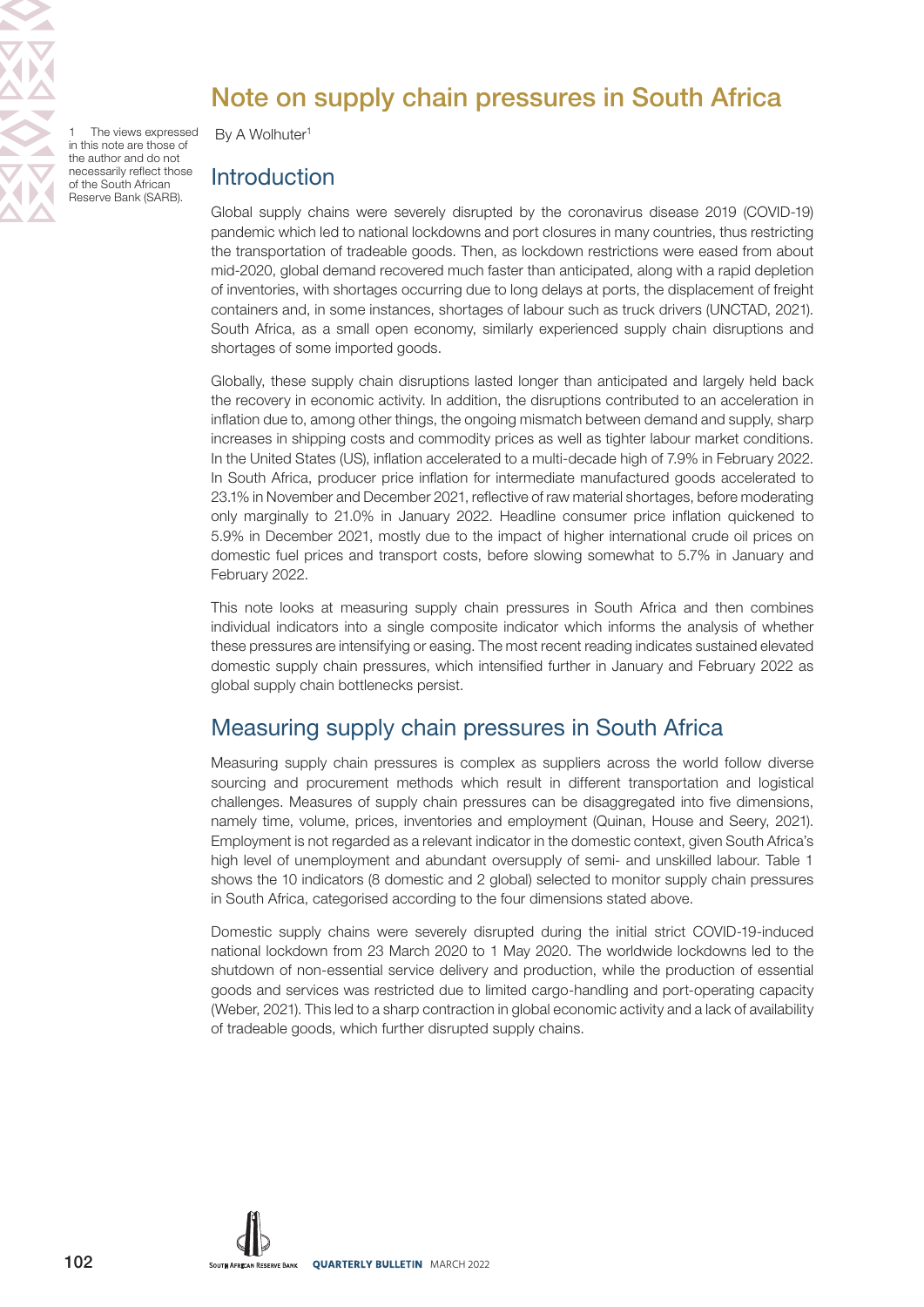| Dimension   | Indicator                                                            | Description                                                                                                                                                                                                                                                  |
|-------------|----------------------------------------------------------------------|--------------------------------------------------------------------------------------------------------------------------------------------------------------------------------------------------------------------------------------------------------------|
| Time        | in manufacturing                                                     | Delivery periods of orders received Measures the net majority of respondents who state that the<br>delivery times of manufacturing orders received increased<br>or decreased.                                                                                |
| Volume      | Volumes at ports and docks                                           | Port and terminal throughput, measured as the weight of<br>cargo transported in containers and dry bulk, liquid bulk<br>and breakbulk cargo.                                                                                                                 |
|             | 20-foot container units                                              | Measures the number of 20-foot containers landed and<br>shipped.                                                                                                                                                                                             |
| Prices      | Absa PMI price index                                                 | Measures purchasing price increases in the manufacturing<br>sector.                                                                                                                                                                                          |
|             | 12 months                                                            | PPI for intermediate manufactured Measures price inflation for products used as inputs into<br>goods: percentage change over domestic manufacturing production.                                                                                              |
|             | <b>Baltic Dry Index</b>                                              | Measures the average price paid to ship raw materials/<br>commodities among different global trade routes in various<br>dry-bulk cargo ships. Demand for commodities and the<br>availability of bulker ships are some of the factors impacting<br>the index. |
|             | Shanghai containerised<br>freight index                              | Based on 20-foot container rates, the index measures<br>sea freight rates for import from China, weighted among<br>12 main trade routes.                                                                                                                     |
| Inventories | manufacturing and trade                                              | Ratio of inventories to sales in Measures available inventory levels in the manufacturing<br>and trade sectors relative to sales volumes in these sectors.                                                                                                   |
|             | goods relative to demand                                             | Stock of finished manufactured An opinion survey on available stock levels of finished<br>manufactured<br>goods<br>relative<br>demand<br>to<br>the<br>for<br>manufactured goods.                                                                             |
|             | Shortage of<br>materials<br>raw<br>constraint<br>a<br>on<br>activity | as An opinion survey where respondents rate the shortage<br>manufacturing of raw materials as a constraint to current manufacturing<br>activities, among other constraints.                                                                                  |

#### Table 1 Measures of supply chain pressures

Sources: BER, Bloomberg, Stats SA, Transnet and SARB

In South Africa, these disruptions persisted in the closing months of 2021 and were evident in both the global purchase order lead times and the availability of raw material indicators. Purchase order lead times, as measured by the delivery periods of orders received in the Bureau for Economic Research's (BER) Absa Manufacturing Survey, have lengthened considerably since the second quarter of 2020 and reached a multi-decade high in the first quarter of 2022. Almost 7 out of 10 manufacturers rated the shortage of raw materials as a constraint to production in the fourth quarter of 2021, as the raw materials availability indicator of the BER increased to its highest level since 1974 before decreasing slightly in the first quarter of 2022. The resurgence of COVID-19 infections with the emergence of the Omicron variant towards the end of 2021 and the cyberattack at Transnet's port terminals during the third quarter of the year may have exacerbated this constraint.

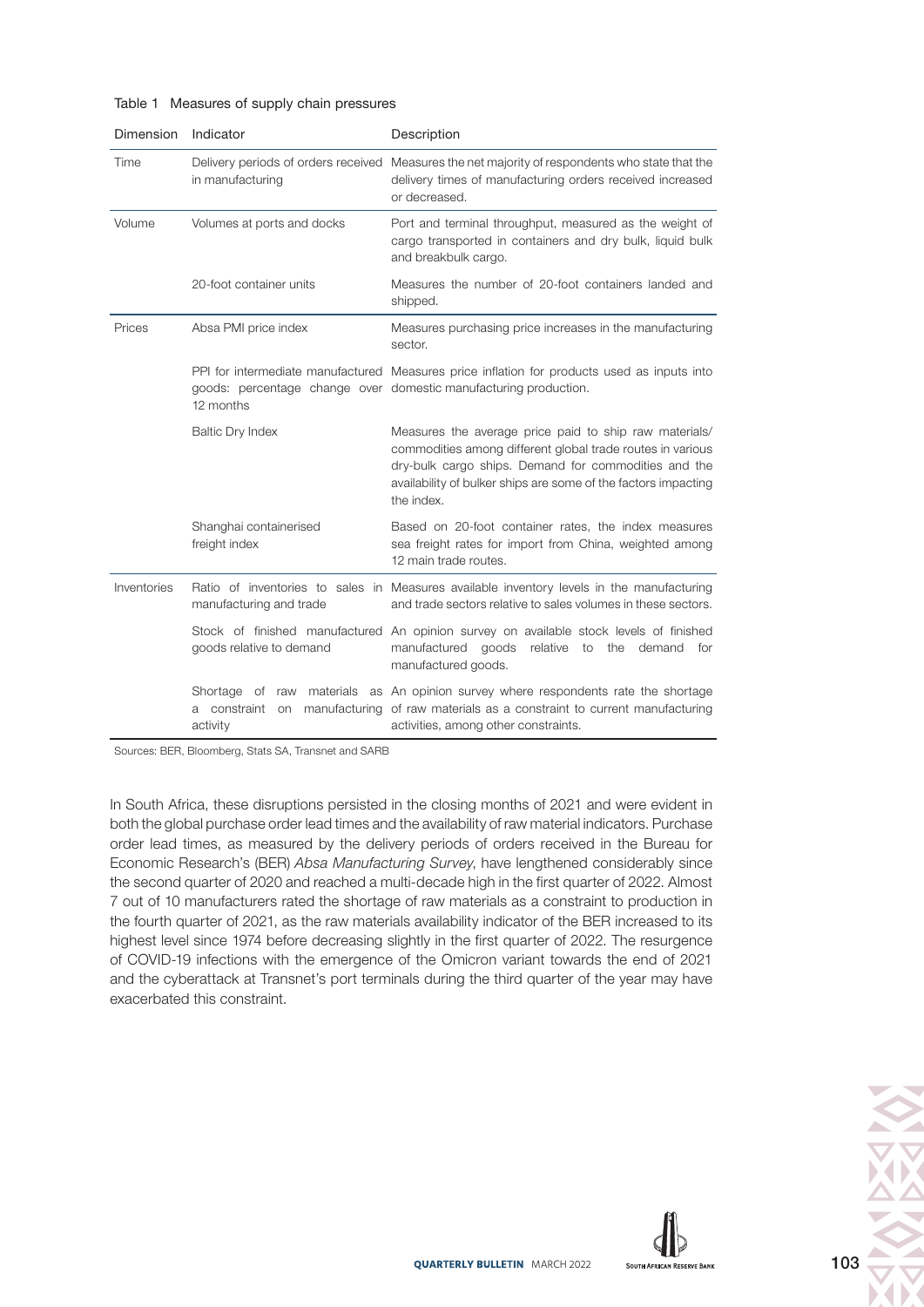#### Figure 1 Measures of supply chain pressures



22

Sources: BER, Bloomberg, Stats SA, Transnet National Ports Authority and SARB

104 SOUTH AFRICAN RESERVE BANK QUARTERLY BULLETIN MARCH 2022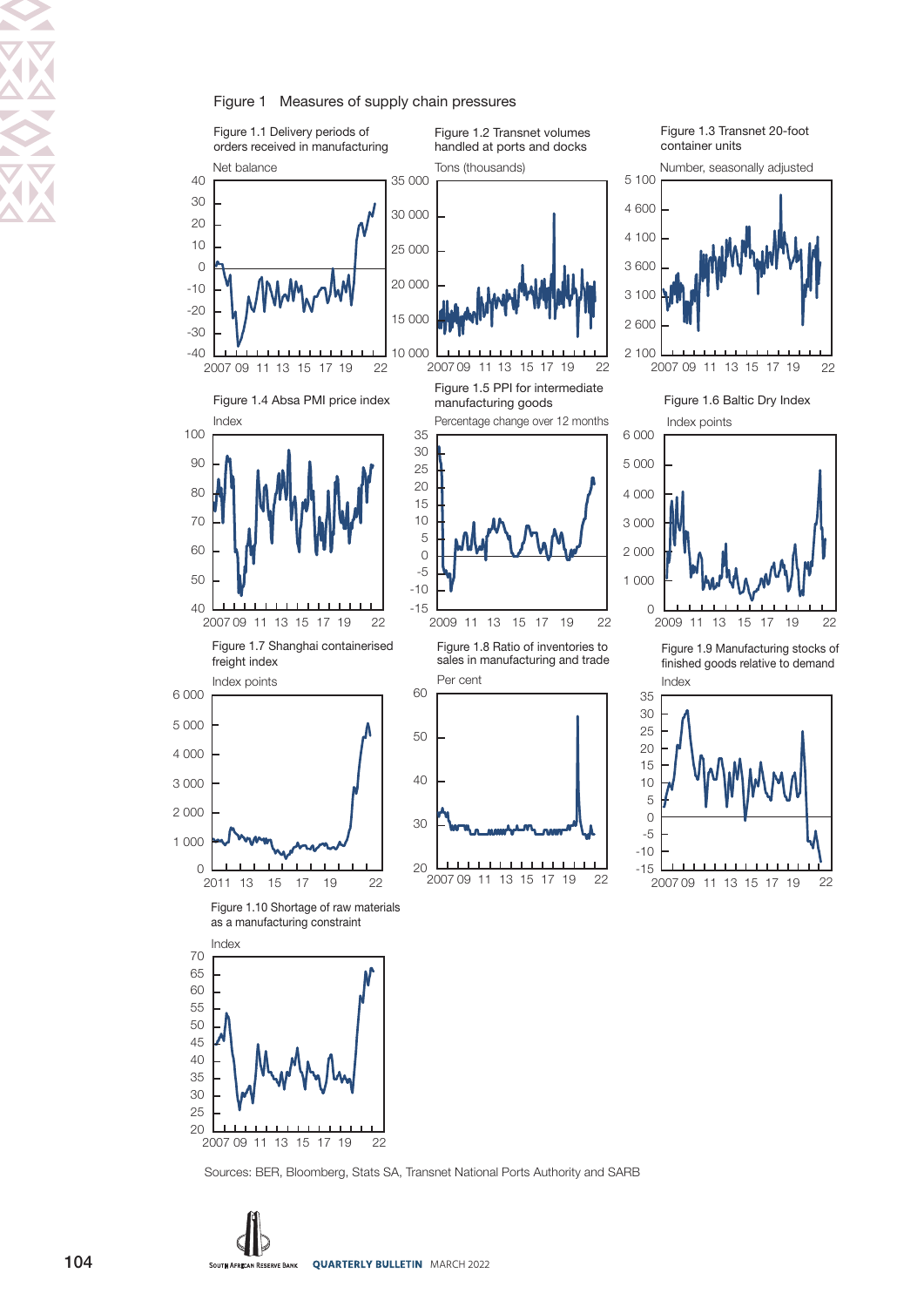A heatmap of domestic supply chain pressures constructed from the month-to-month changes in the 10 selected indicators, as proposed by Quinan, House and Seery (2021), and depicted in Figure 2, shows an intensification from the end of 2020, which then became broad-based in 2021. This suggests that supply chains remain under pressure and that bottlenecks have yet to ease as longer delivery times, stock shortages and price pressures persist. In November 2021, supply chain pressures eased slightly as the volume dimension improved, but in the first two months of 2022 most of the available component indicators deteriorated again.



Figure 2 South African supply chain pressure heatmap

#### Compiling a single composite indicator

A composite supply chain pressure index (CSCPI), as shown in Figure 3, was compiled from January 2006 from these 10 component indicators (see the appendix for the methodology). A composite index facilitates the measurement of multidimensional components by combining individual indicators into a single measure. This index can then be tracked as a gauge to monitor whether pressures are intensifying (an increasing index level) or easing (a decreasing index level).



Figure 3 Composite supply chain pressure index



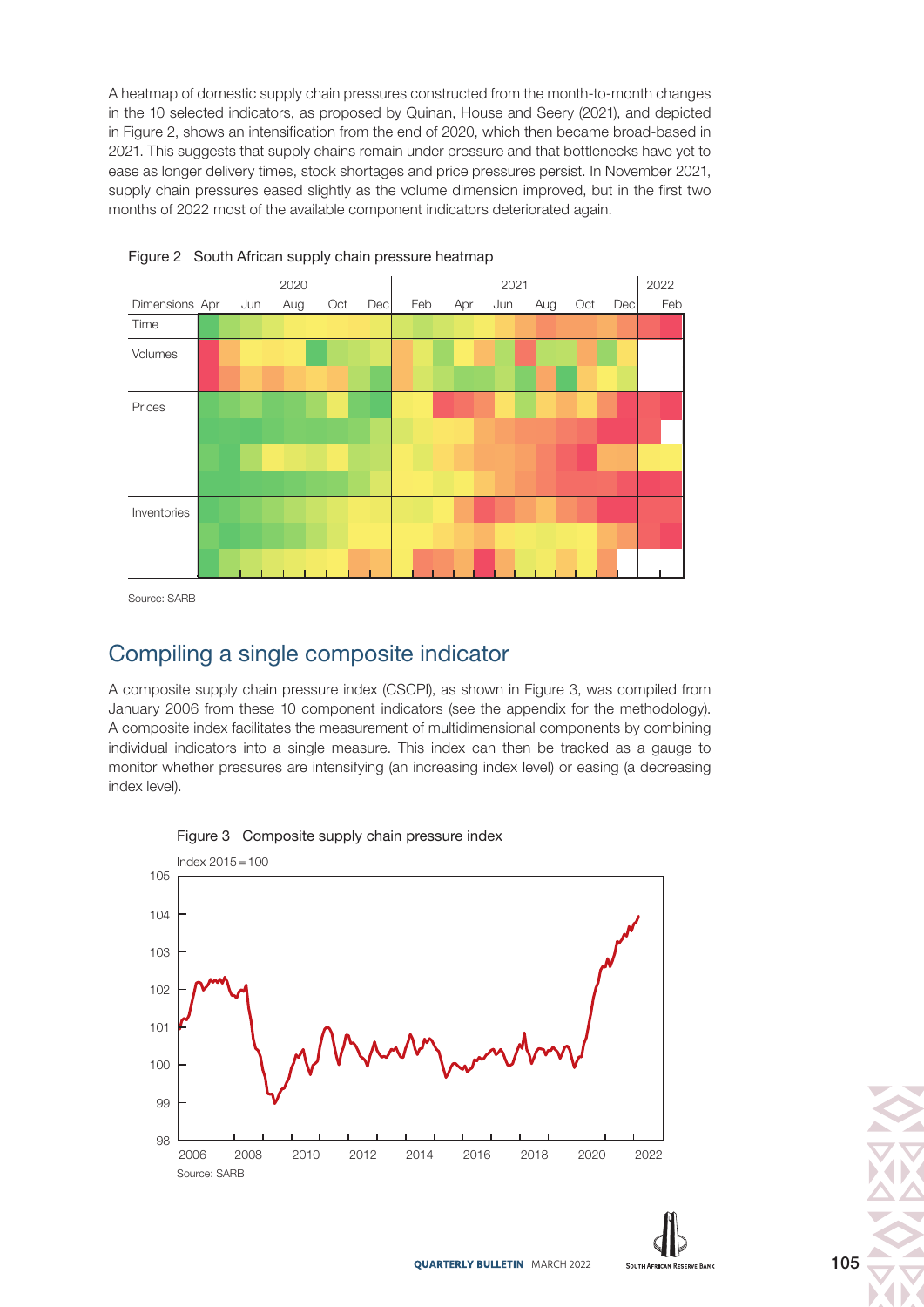# Analysis

South Africa's CSCPI increased sharply from June 2020 onwards after moving broadly sideways within a fairly narrow range for more than 10 years. The increase in CSCPI followed the initial COVID-19-related hard lockdown and reflected falling inventory levels and supply shortages as demand rebounded. The second wave of COVID-19 infections at the end of 2020 and in early 2021 likely intensified supply shortages. From mid-2021, supply chains were further impacted by the surge of the Delta variant and idiosyncratic domestic factors such as the civil unrest and Transnet port disruptions in July. All the while, global supply chain pressures persisted as international shipping costs increased along with an intensification of raw material shortages. The CSCPI increased to its highest level in February 2022 as supply chain pressures intensified further with the spread of the Omicron variant, the implementation of a 'zero COVID-19' policy in China, and the Chinese Lunar New Year impacting on absenteeism among employees along with the further depletion of already low inventory levels. The conflict between Russia and Ukraine could prolong global and domestic supply chain constraints further.

As demand for consumer goods remains strong, these inventory and container shortages will likely further elevate freight costs. The accumulation of empty containers at some ports has also delayed the repositioning of containers to major ports. Despite monetary incentives to increase the speed of container pickups, the slow container turnaround times at certain ports in the US, the United Kingdom (UK) and even in South Africa have compounded supply chain disruptions.

Although the CSCPI was also at an elevated level in 2007 and 2008, just before the global financial crisis (GFC), the current supply chain pressures differ from those at the time of the typical boom/bust business cycle during the GFC. Prior to the GFC, the global economy had experienced a very strong and synchronised business cycle expansion, as evidenced by the marked increase in international commodity prices and the rapid rise in world trade volumes, among other factors. This caused a gradual depletion of inventories and pushed up shipping costs as well as the prices of most other goods and services around the world as demand exceeded supply. At the time, many new shipping vessels were built to increase capacity (Mefford, 2009). However, the ensuing GFC and economic recession caused a sudden drop in demand and the pressure on global supply chains eased abruptly. The excess capacity led to a decrease in shipping costs and vessels were temporarily laid off or removed from service. The decrease in the demand for goods also resulted in a slower drawdown of inventories, a marked decrease in commodity prices and shorter lead times to fill orders.

The impact on the global supply chains during the GFC and the COVID-19 lockdowns respectively differs in origin, severity and duration of the demand and supply shocks. The COVID-19 lockdowns – which halted production and led to supply shortages, backlogs at ports and the displacement of shipping containers – were followed by a significant rebound in economic activity and demand. Unlike the GFC, the COVID-19 pandemic is a completely exogenous and unprecedented shock that suddenly and severely impacted on both the supply and the demand of goods and services without warning, and which solicited considerable monetary and fiscal stimulus (Attinasi et al., 2021). The sudden sharp recovery in demand following the relaxation of the restrictions, particularly for goods, saw trade volumes and prices surge abruptly while supply could not keep up, causing supply chain pressures and bottlenecks.

# **Conclusion**

The COVID-19 pandemic has had an unprecedented impact on global supply chains, which has lasted longer than initially anticipated. This note attempts to quantify supply chain pressures by aggregating various measures into a single composite index of domestic supply chain pressures.

Apart from disrupting production processes and causing product shortages, the ongoing supply chain bottlenecks have pushed up global inflation. The CSCPI is useful to monitor whether supply chain pressures are intensifying or easing, which could assist in evaluating the transitory or more permanent nature of rising inflationary pressures emanating from this source. The most recent reading of the CSCPI indicates that domestic supply chain pressures remain elevated and have intensified further in the opening months of 2022.

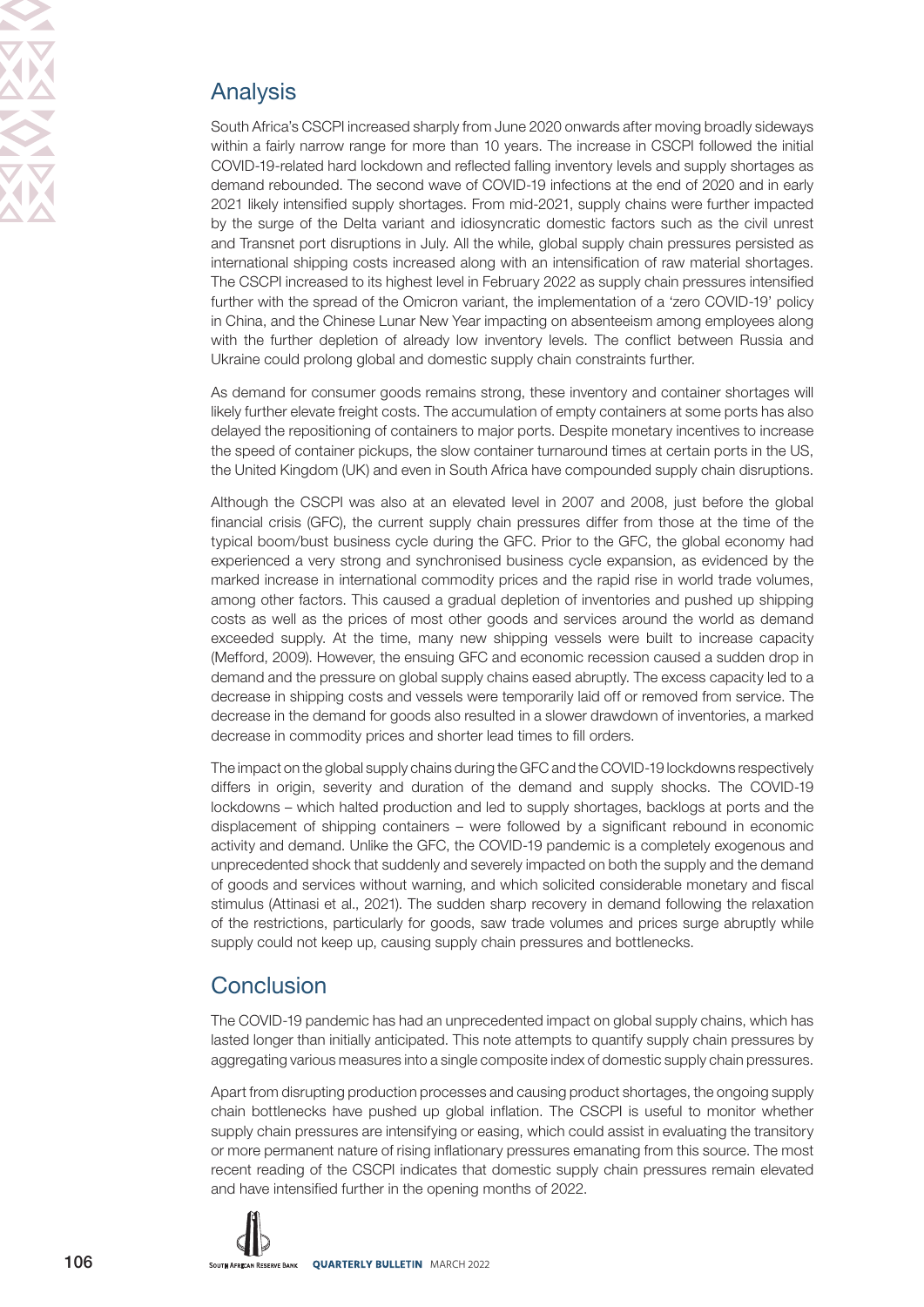# Appendix: composite index methodology

1. Calculate the symmetrical percentage change (SPC), or difference (DIF), from month to month for each component indicator:

 $SPC = 200(X_t - X_t - 1) / (X_t + X_{t-1})$  or  $DIF = (X_t - X_{t-1})$  (used for negative or zero values, percentages, ratios)

2. Calculate the standardised symmetrical percentage change (SSPC), or difference, for each component indicator:

SSPC = (SPC\*W) / (STDEV) where  $W =$  the weight assigned to the indicator STDEV = the standard deviation of the symmetrical percentage changes, or differences, over the full calculation period

3. Calculate the total percentage change (TPC) for each month of the calculation period:

 $TPC = \sum$ SSPCi (i=1...n) where  $n =$  the number of component indicators available

4. Calculate the average percentage change (APC) for each month of the calculation period:

 $APC = TPC / n$ where  $n =$  the number of component indicators available

- 5. Construct the composite index by assigning a base value of 100 to the first month and then apply the SPC formula and the APCs to calculate the subsequent months' index values.
- 6. Rebase the composite index to the desired base period (2015 = 100 in this case).